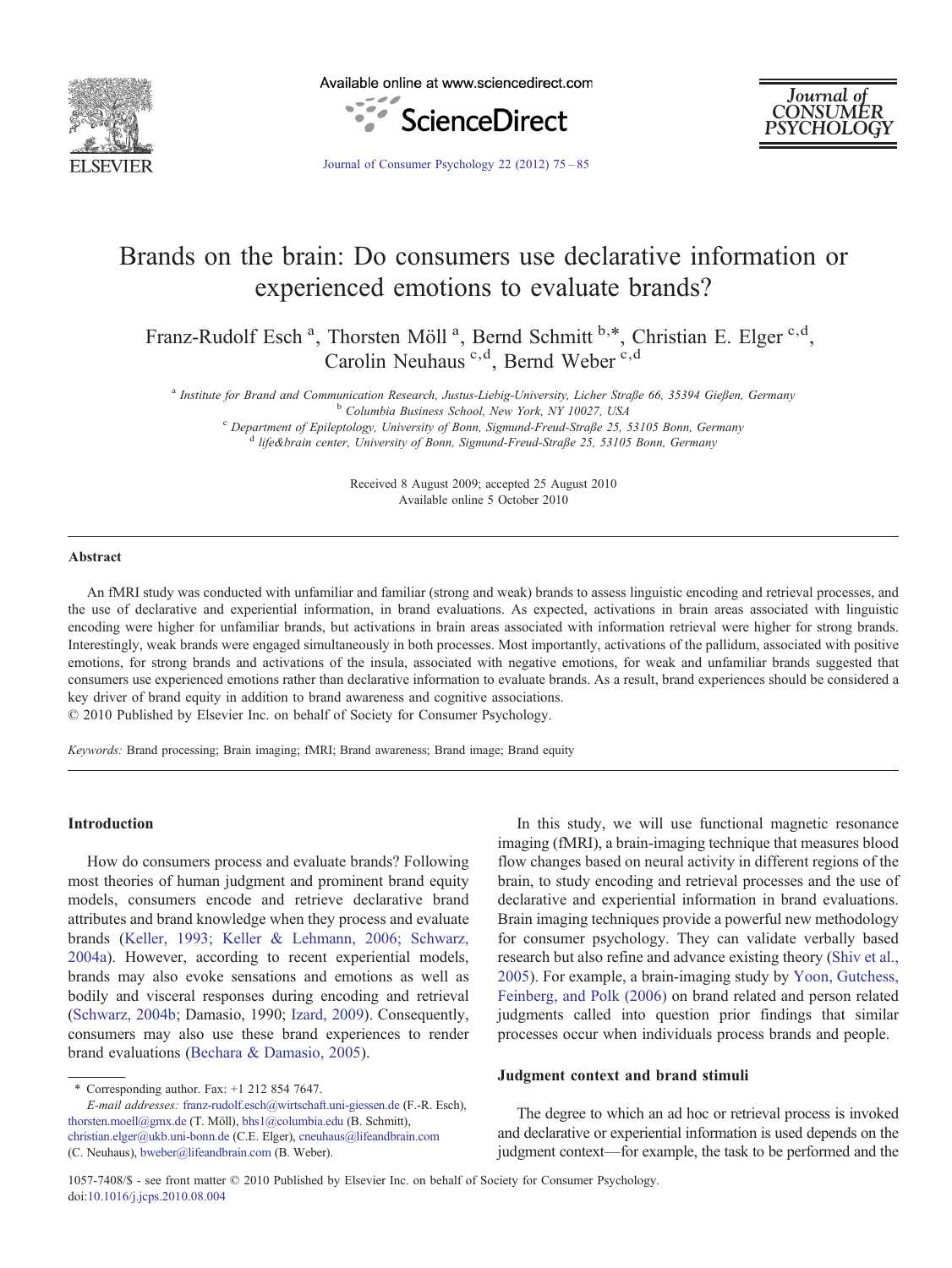nature of the stimuli. The judgment context selected for this study is a typical situation that consumers frequently encounter when they shop and purchase products as part of their everyday lives. The situation is characterized by short exposure, limited information presentation and time constraints to render an evaluation.

Specifically, participants will be shown several brands; they will be asked to briefly think about the brands and then evaluate them. The stimuli will be unfamiliar and familiar brands, and, within familiar brands, so-called "strong" and "weak" brands ([Hoeffler & Keller, 2003; Keller, 1993\)](#page--1-0). Both strong and weak brands can easily be recognized; however, strong brands display higher unaided recall and top-of-the-mind recall. Moreover, strong brands possess stronger and more positive brand associations ([Hoeffler & Keller, 2003\)](#page--1-0).

In the following, to derive hypotheses for our study, we discuss, first, ad hoc and retrieval-based processing and, second, the relative use of declarative and experiential information for unfamiliar, strong and weak brands in the context of this typical and frequently encountered judgment context.

#### Conceptual framework and hypotheses

#### Ad hoc and retrieval-based attitudes

When consumers are asked to evaluate a brand, they may construct an attitude ad hoc based on the information presented ("bottom up") or they may retrieve information stored in longterm memory ("top down") (for an overview, see [van der Pligt,](#page--1-0) [de Vries, Manstead, & van Harreveld, 2000](#page--1-0)). For unfamiliar brands, consumers have no information stored in long-term memory and thus need to construct an attitude ad hoc based on the information available. In the judgment context of our study, the most relevant source of information for doing so will be the brand name. Because the name is unfamiliar, consumers will be engaged in various linguistic encoding processes, including basic motor strategies, short-term memory maintenance and some cognitive elaboration ([Baddeley, Eldridge, & Lewis,](#page--1-0) [1981\)](#page--1-0). In contrast, when consumers render a judgment about a strong brand, they can simply retrieve information from longterm memory—for example, information available from prior indirect brand exposures (e.g., via brand communications) and from interacting with the brand (e.g., store visits and perhaps actual consumption) ([Alba & Hutchinson, 1987; Johnson &](#page--1-0) [Russo, 1984\)](#page--1-0). In contrast to unfamiliar and strong brands, the processing of weak brands has not been addressed in prior research. Weak brands, interestingly, seem to share common aspects with both unfamiliar and strong brands. Specifically, because weak brands have lower levels of awareness than strong brands (i.e., they can be recognized easily but not recalled freely), consumers may be motivated to further analyze weak names in working memory, similar to unfamiliar brands. However, consumers can retrieve prior information from longterm memory to render a judgment for weak brands, as they can for strong brands. Thus, we expect to see more activation in brain regions associated with ad hoc linguistic processing of the brand name for unfamiliar and weak compared to strong brands. Conversely, we expect more activation in brain regions associated with retrieval for strong and weak brands, compared to unfamiliar brands.

In which specific brain regions do we expect to find these differential activations? While information processing is widely distributed across the brain, there seem to be two "epicenters" or "convergence zones" that are of particular interest for the linguistic encoding and retrieval processes under consideration: Broca's and Wernicke's areas ([Damasio, 1989; Mesulam, 1990](#page--1-0)). Broca's area is engaged during various aspects of basic linguistic encoding, including motor, phonemic analysis and articulation ([Davis et al., 2008; Watkins & Paus, 2004\)](#page--1-0). Importantly, one part of Broca's area, the inferior frontal gyrus (part triangularis), is activated when individuals process fictitious words such as brand names ([Dietz, Jones, Gareau, Zeffiro, & Eden, 2005; Jessen et al.,](#page--1-0) [1999; Xiao et al., 2005\)](#page--1-0). If consumers are focused on analyzing the brand name, we should find increased activations in Broca's area. In contrast, Wernicke's area is responsible for comprehension and the construction of meaning ([Lesser et al., 1986](#page--1-0)). Comprehension requires retrieval processes that map incoming information to existing knowledge.

Recent research has shown, however, that the localized view focused on Broca's and Wernicke's area seems to be incomplete ([Foki, Gartus, Geissler, & Beisteiner, 2008; Lieberman, 2002](#page--1-0)). Other brain regions associated with linguistic encoding and retrieval processes must therefore be considered as well. That is, we must investigate empirically whether the activation pattern as a whole confirms our hypotheses. Thus, we expect the following differential brain activations to support the proposed processes underlying ad hoc and retrieval-based judgments:

H1. There will be greater activation of Broca's area and other areas associated with linguistic processing of single-word units (such as brands) when consumers process unfamiliar brands and weak brands than strong brands.

H2. There will be greater activation of Wernicke's area and other areas of retrieval when consumers process familiar (strong and weak brands) than unfamiliar brands.

#### Declarative and experiential information

According to [Schwarz \(2004a,b\)](#page--1-0), when encoding and retrieving information, consumers may use two distinct types of information—"declarative" and "experiential" information—to render an evaluative judgment. When consumers use declarative knowledge, they access attributes, facts and knowledge about the target stimulus. When they use experiential information, they attend to their personal feelings and experiences ([Schwarz, 2004a;](#page--1-0) [Schwarz & Clore, 1996](#page--1-0)).

Declarative information is often accessed and used in a systematic, step-by-step fashion. [Fishbein and Ajzen \(1975\)](#page--1-0) classic expectancy-value model of attitudes, for example, assumes systematic processing by postulating that attitudes are based on accessible beliefs about the attitude object. Alternatively, declarative information may also be used heuristically e.g., by using simple rules of thumb ("the brand has good quality; therefore I like it"). Because strong brands possess more and stronger associations than weak brands and because these